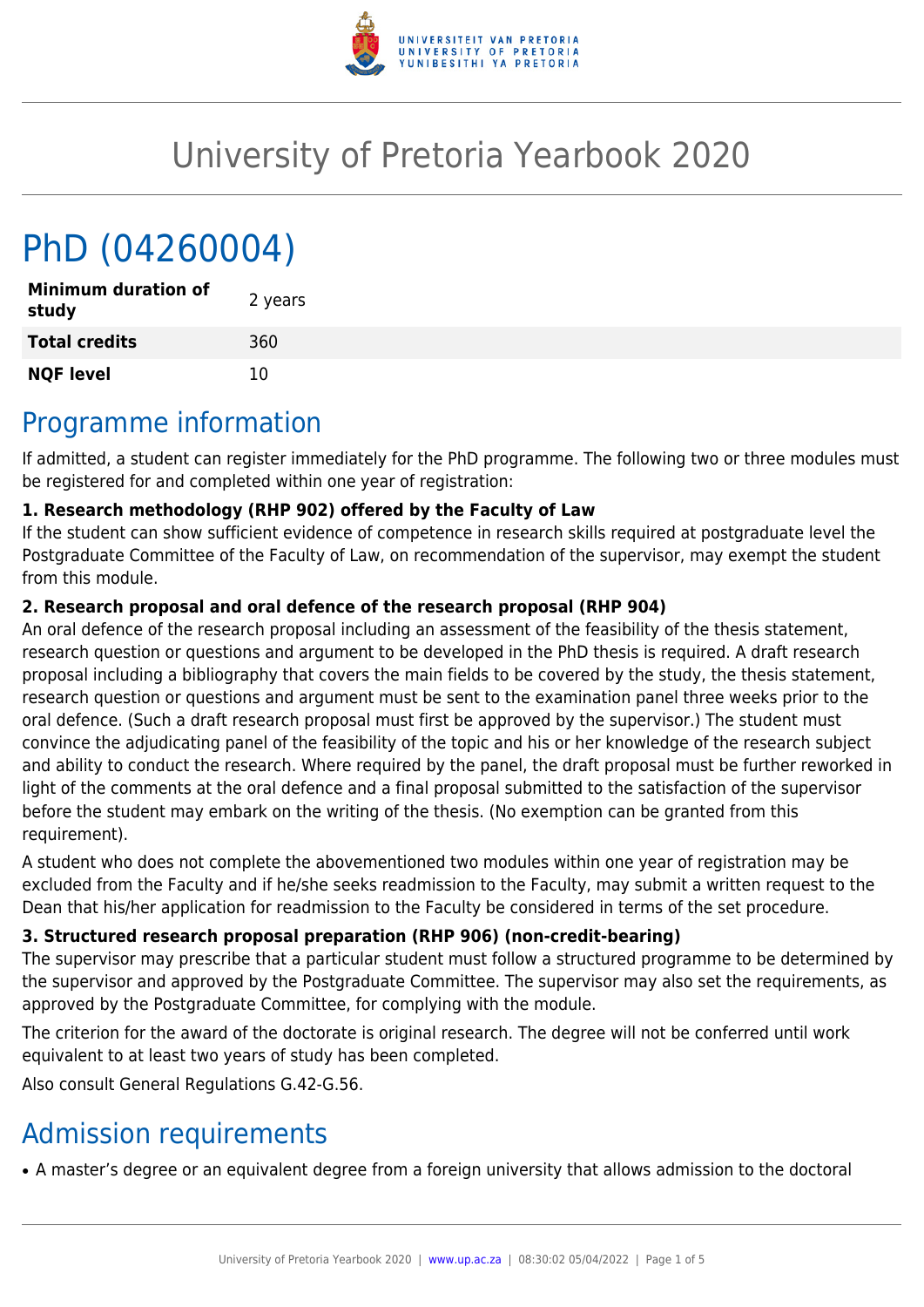

degree in an academic discipline relevant to legal aspects in South Africa or Africa as well as to the contents of the specific topic in law.

- A minimum average mark of 65% with respect to the (mini) dissertation of the preceding master's degree. Where an average of below 65% was achieved, the student may be admitted on recommendation of the relevant head of department after consultation with potential supervisor(s) and consideration of other factors, including relevant work experience, other academic qualifications and an admission examination. Where an average of below 65% was achieved, the student may be admitted on recommendation of the relevant head of department after consultation with potential supervisor(s) and consideration of other factors, including relevant work experience, other academic qualifications and an admission examination. Where an average of below 65% was achieved, the student may be admitted on recommendation of the relevant head of department after consultation with potential supervisor(s) and consideration of other factors, including relevant work experience, other academic qualifications, the merit of the research topic and an admission examination.
- A candidate will only be admitted to the doctoral programme if the Faculty can provide a suitable supervisor in light of the applicant's preliminary research proposal.
- An acceptable level of proficiency in English is required.
- Foreign qualifications are subject to SAQA evaluation.

# Additional requirements

Subject to the stipulations of the relevant General Regulations, a candidate for the PhD programme must be in possession of at least an MPhil degree, or an equivalent degree.

Foreign qualifications are subject to SAQA evaluation.

The Faculty Board may grant exemption from the above conditions.

A candidate will only be admitted to the PhD programme if he/she complies with a standard of competence in applicable subjects as determined by the head of department, also taking into account the candidate's academic record and any applicable experience.

A candidate will only be admitted to the PhD programme if the Faculty can provide a suitable supervisor in light of the applicant's preliminary research proposal.

# Pass with distinction

### **Thesis and article**

The PhD degree is conferred by virtue of a thesis, and an oral defence of the thesis. The topic of the thesis must be relevant to a discipline in the field of legal studies, and be approved by the Dean. (See the relevant General Regulation for finalisation of the thesis.) The final copy of the thesis must be accompanied by a proof of submission of an article to an accredited journal. The article must be based on the research that the student has conducted for the thesis and be approved by the supervisor.

### **Agreement**

A written agreement between the student and supervisor should be signed. The document serves as the basis for the interaction between the student and the supervisor. It indicates their individual roles, responsibilities and expectations and making it clear that they are entering into a binding undertaking with each other. The supervisor has the responsibility to ensure that the thesis is properly prepared by the student.

### **Oral defence of the thesis**

After receipt of the reports of the external examiners, the examiners' recommendations in terms of G.50.4(d)(ii) which are preliminary in nature, must be subjected to the successful completion of revisions as required by the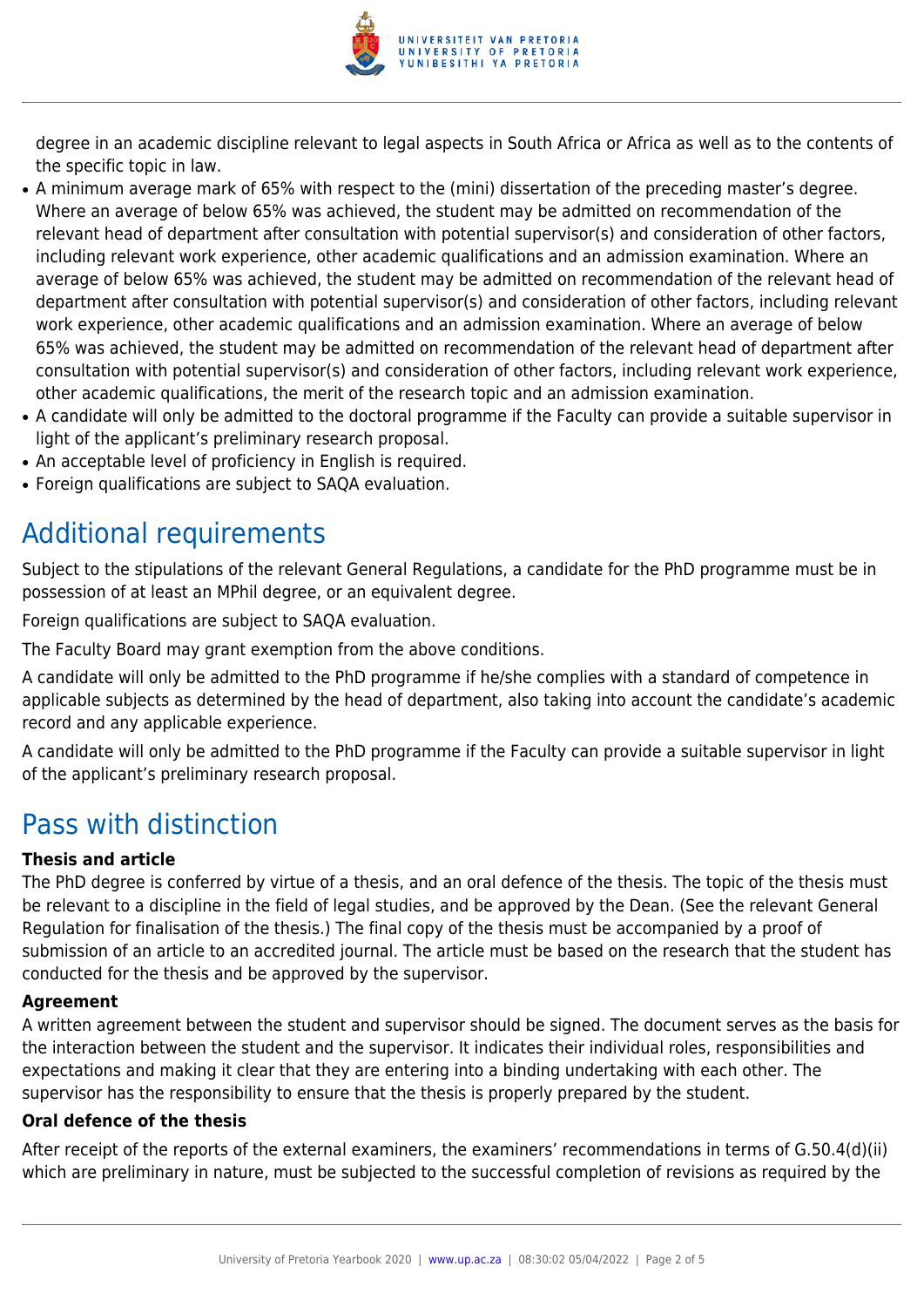

examiners and recommendations of the Postgraduate Committee. In exceptional cases and when recommended by the HOD and/or supervisor, the Postgraduate Committee may require that the candidate be called for an oral examination to question or to confirm these revisions and recommendations. The Postgraduate Committee may also require an oral examination when the examiners' reports do not reflect substantial consensus.

The supervisor may also arrange a public lecture on the topic to be presented by the candidate. The public lecture as such will not have a bearing on the outcome of the thesis.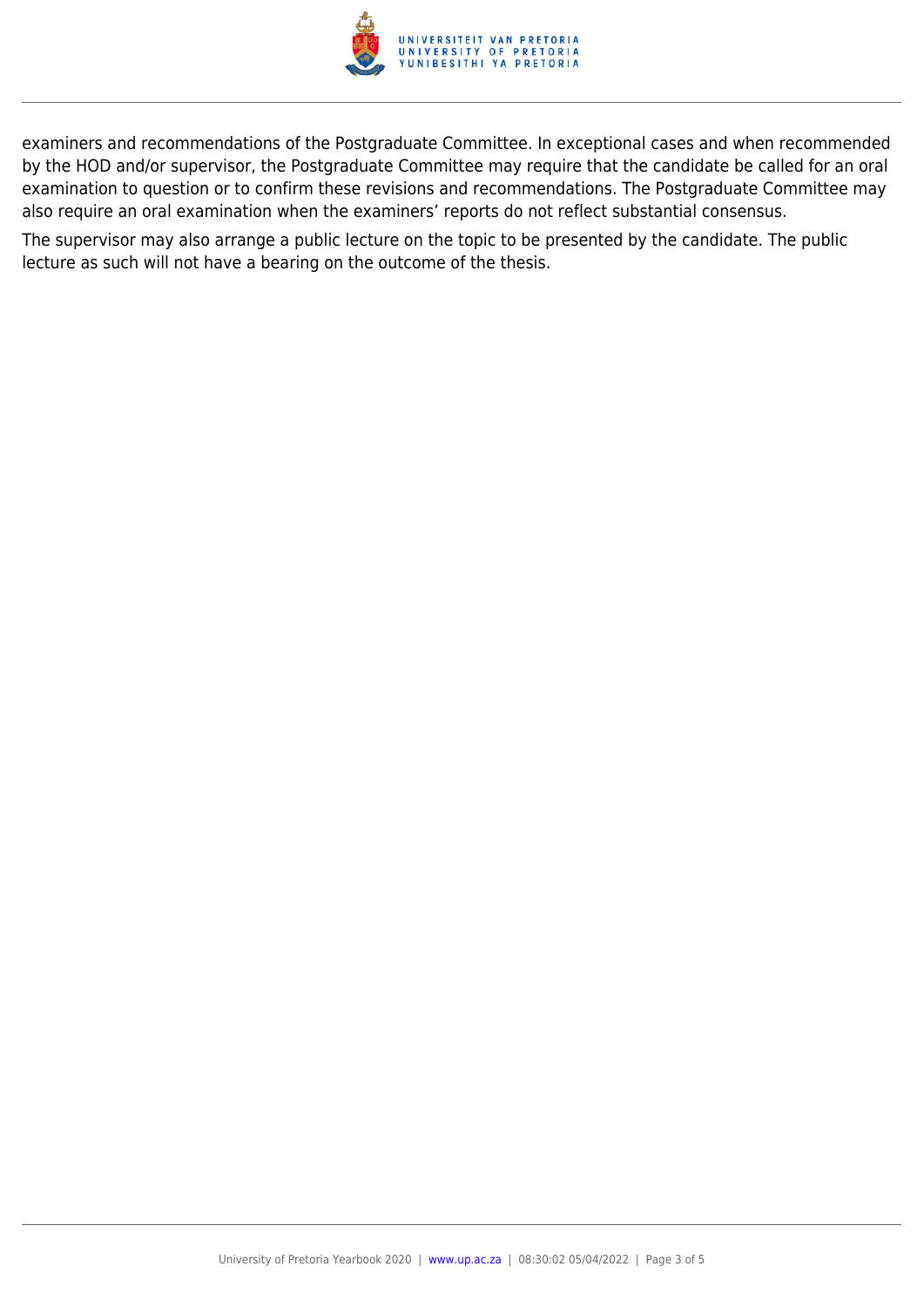

# Curriculum: Year 1

**Minimum credits: 360**

# **Core modules**

## **Thesis: Law 990 (DPI 990)**

| <b>Module credits</b>         | 360.00                         |
|-------------------------------|--------------------------------|
| <b>Prerequisites</b>          | No prerequisites.              |
| Language of tuition           | Module is presented in English |
| <b>Department</b>             | Law Deans Office               |
| <b>Period of presentation</b> | Year                           |

# **Research methodology 902 (RHP 902)**

| <b>Module credits</b>         | 5.00                           |
|-------------------------------|--------------------------------|
| <b>Prerequisites</b>          | No prerequisites.              |
| <b>Contact time</b>           | 40 seminars                    |
| <b>Language of tuition</b>    | Module is presented in English |
| <b>Department</b>             | Law Deans Office               |
| <b>Period of presentation</b> | Semester 1 and Semester 2      |

### **Module content**

(a)Planning and organising a research project

- (b) Drafting a research proposal: Hypotheses and Research question
- (c) Theory in research and Methodological approaches to legal research
- (d) Language
- (e) Citation and ethics of citation
- (f) Drafting of chapters and presentation
- (g) Substantive themes in legal research

# **Research proposal and oral defence of the research proposal 904 (RHP 904)**

| <b>Module credits</b>  | 5.00                           |
|------------------------|--------------------------------|
| <b>Prerequisites</b>   | No prerequisites.              |
| Language of tuition    | Module is presented in English |
| <b>Department</b>      | Law Deans Office               |
| Doriad of procontation | Voor                           |

**Period of presentation** Year

## **Module content**

Research proposal and oral defence of the research proposal. A draft proposal must be approved by the supervisor. The student must convince the adjudicating panel of the feasibility of the topic and his or her knowledge of the research subject and ability to conduct the research. This module must be completed within one year after registration.